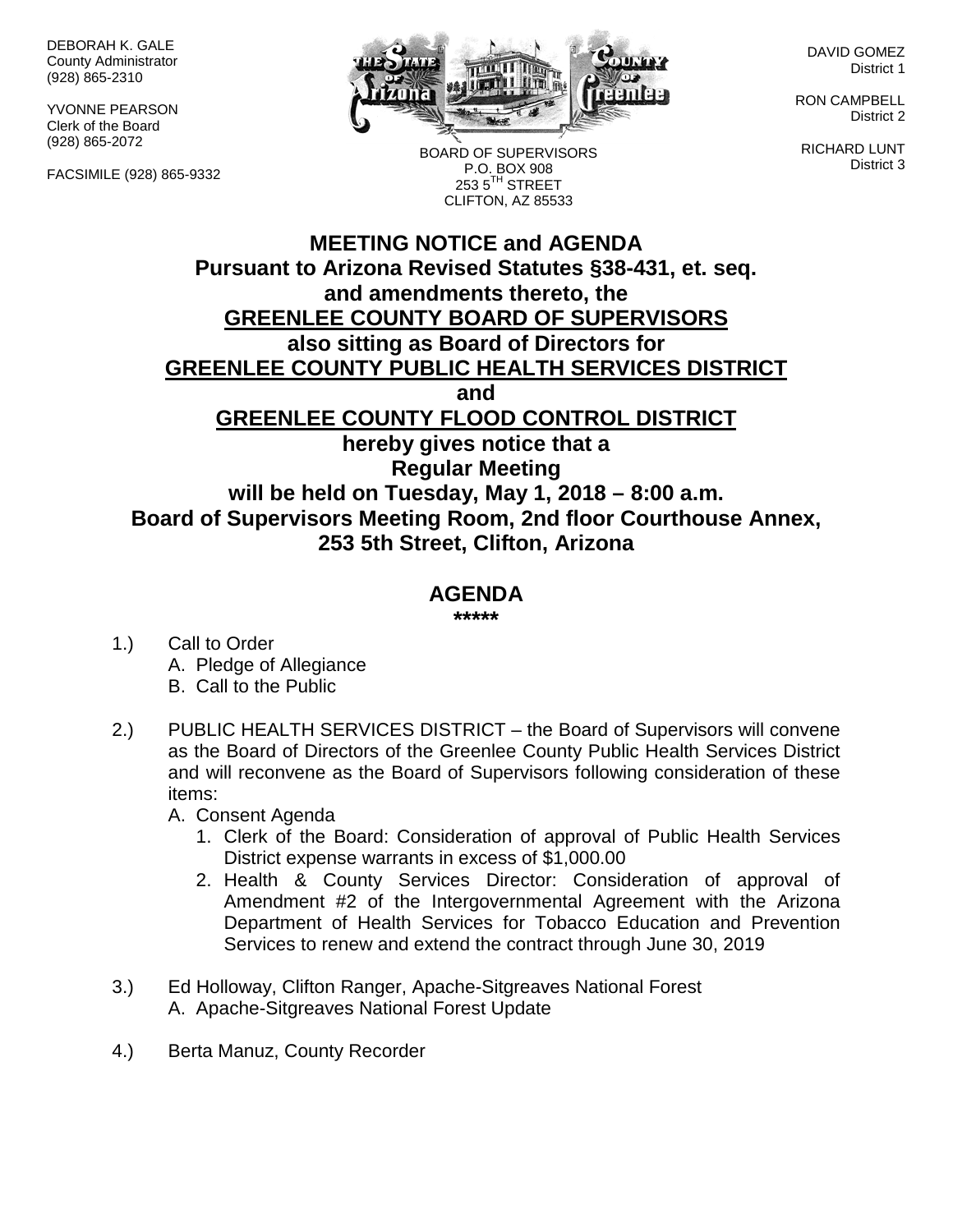- A. Discussion/Action regarding the appointment of Kathy Valenzuela as Chief Deputy Recorder effective June 9, 2018 upon the retirement of Cheryl Wiltbank
- B. Discussion/Action regarding the Administrative Assistant position in the Recorder's Office effective May 14, 2018
- C. Discussion/Action regarding the Employee Transaction Form of Kathy Valenzuela, Chief Deputy Recorder and Sharie Milheiro, Administrative Assistant
- 5.) Lendsey Basteen, Events Coordinator
	- A. Discussion/Action regarding the appointment of Fair & Racing Commission member to fill vacant seat
- 6.) Tim Sumner, Sheriff
	- A. Discussion/Action regarding the donation and transfer of title of one (1) Water hauling trailer and two (2) Polaris ATV's from Greenlee County Search and Rescue to Greenlee County and a steel storage building
- 7.) PUBLIC HEARING pursuant to Arizona Revised Statutes §4-201 for Application for Liquor License by Tracy Lynne Cauthen doing business as The Miners Diner and Bar, 106 Plaza Loop #3, Morenci, Arizona
- 8.) Discussion/Action regarding the Application for Liquor License by Tracy Lynne Cauthen doing business as The Miners Diner and Bar, 106 Plaza Loop #3, Morenci, Arizona
- 9.) Discussion/Action regarding Greenlee County Scoping Comments on the Black River Restoration Project
- 10.) Kay Gale, County Administrator
	- A. Fiscal Year 2017 Audit
	- B. Discussion/Action regarding implementation of Greenlee County Fire Restrictions – Resolution 18-05-01 regulating open burning in unincorporated areas of Greenlee County during declarations of fire emergency
	- C. County and State budget and legislative issues
	- D. Calendar of Events
- 11.) Consent Agenda
	- A. Clerk of the Board: Consideration of approval of expense warrants in excess of \$1,000.00 – Voucher 1075; 1076; 1078
	- B. Chief Finance Officer: Consideration of approval of General Fund loans in the amount of \$1,504.02 to be reimbursed upon receipt of funds: Fund 118 - \$55.35; Fund 167 - \$1,448.67